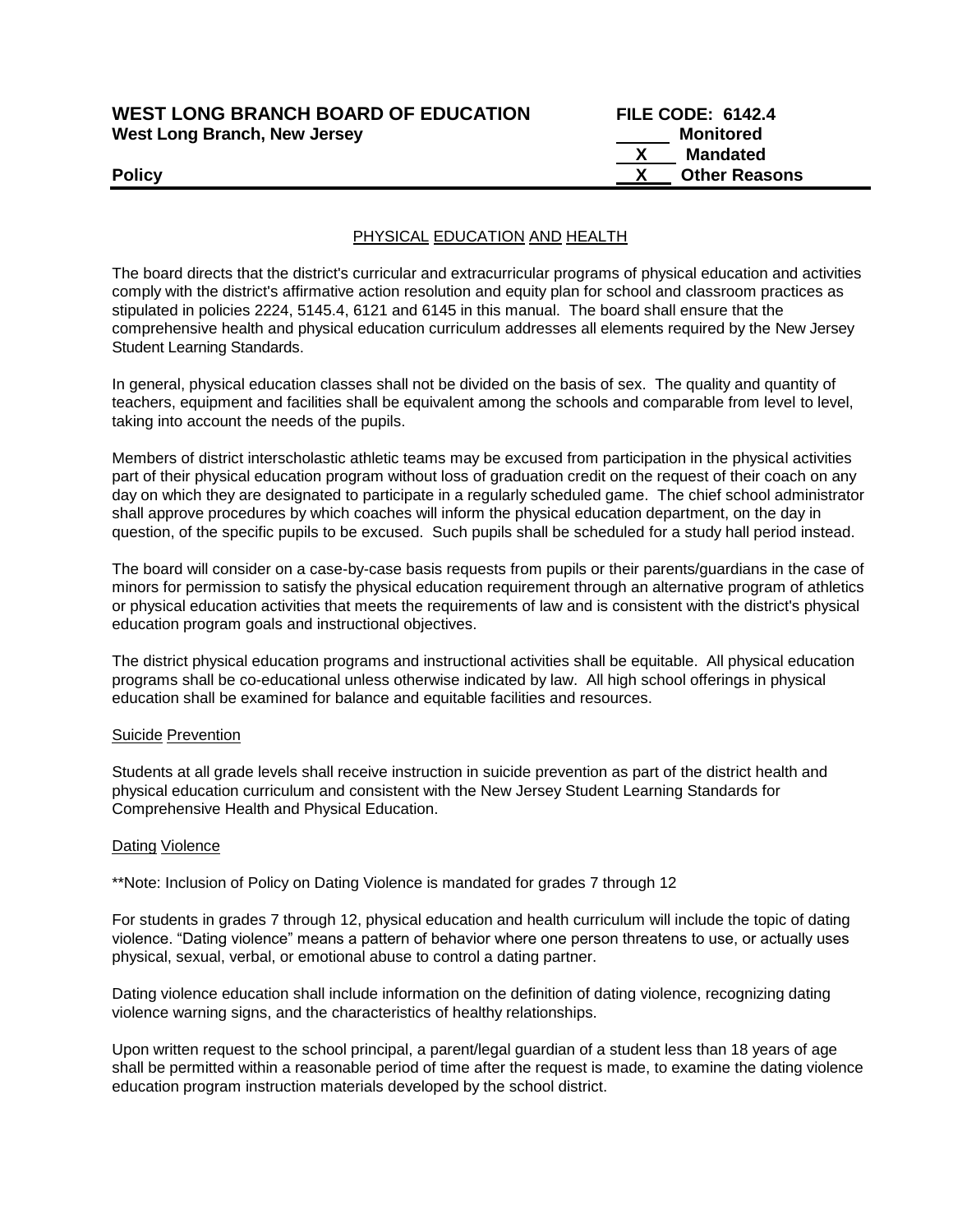## PHYSICAL EDUCATION AND HEALTH (continued)

The purpose of the dating violence information is to help prevent dating situations from becoming unsafe and to help educate students on constructive ways to resolve conflicts in personal relationship.

To be consistent with law  $(N_J.S.A. 18A:35-4.23a)$ , the chief school administrator shall ensure that district procedures and curriculum shall include the following information:

- A. Information that dating violence will not be tolerated;
- B. Dating violence reporting procedures;
- C. Guidelines for responding to at-school incidents of dating violence;
- D. Discipline procedures specific to at-school incidents of dating violence;
- E. Warning signs of dating violence; and
- F. Information on safe and appropriate school, family, peer, and community resources available to address dating violence shall also be included within the curriculum.

\*\*Note: Inclusion of instruction on CPR and AED is mandated for high school students in grades 9, 10, 11 or 12.

#### Cardiopulmonary Resuscitation (CPR) and Automated External Defibrillator (AED)

The board of education shall provide instruction in cardiopulmonary resuscitation and the use of an automated external defibrillator to each student during high school (in grades 9, 10, 11 or 12). The instruction shall be provided to each student prior to graduation as part of the district's implementation of the Core Curriculum Content Standards in Comprehensive Health and Physical Education. The board may select a no-cost, noncertification instructional program to meet this requirement.

The instruction provided shall:

- A. Be modeled from an instructional program established by the American Heart Association, American Red Cross, or other nationally-recognized association with expertise in instruction in cardiopulmonary resuscitation and the use of an automated external defibrillator; and
- B. Include a hands-on learning component for each participating student.

Adopted: NJSBA Review/Update: Readopted: August 22, 2017

Key Words

Nondiscrimination, Physical Education, Health, Affirmative Action

| Legal References: N.J.S.A. 18A:6-111 et seq. | Instruction in Suicide Prevention                                |
|----------------------------------------------|------------------------------------------------------------------|
| See particularly:                            |                                                                  |
| N.J.S.A. 18A:6-113                           | Instruction in suicide prevention in public school<br>curriculum |
| N.J.S.A. 18A:35-4.19                         |                                                                  |
| through -4.22                                | AIDS Prevention Act of 1999                                      |
| N.J.S.A. 18A:35-4.23                         | Domestic violence, child abuse, instructions on those            |